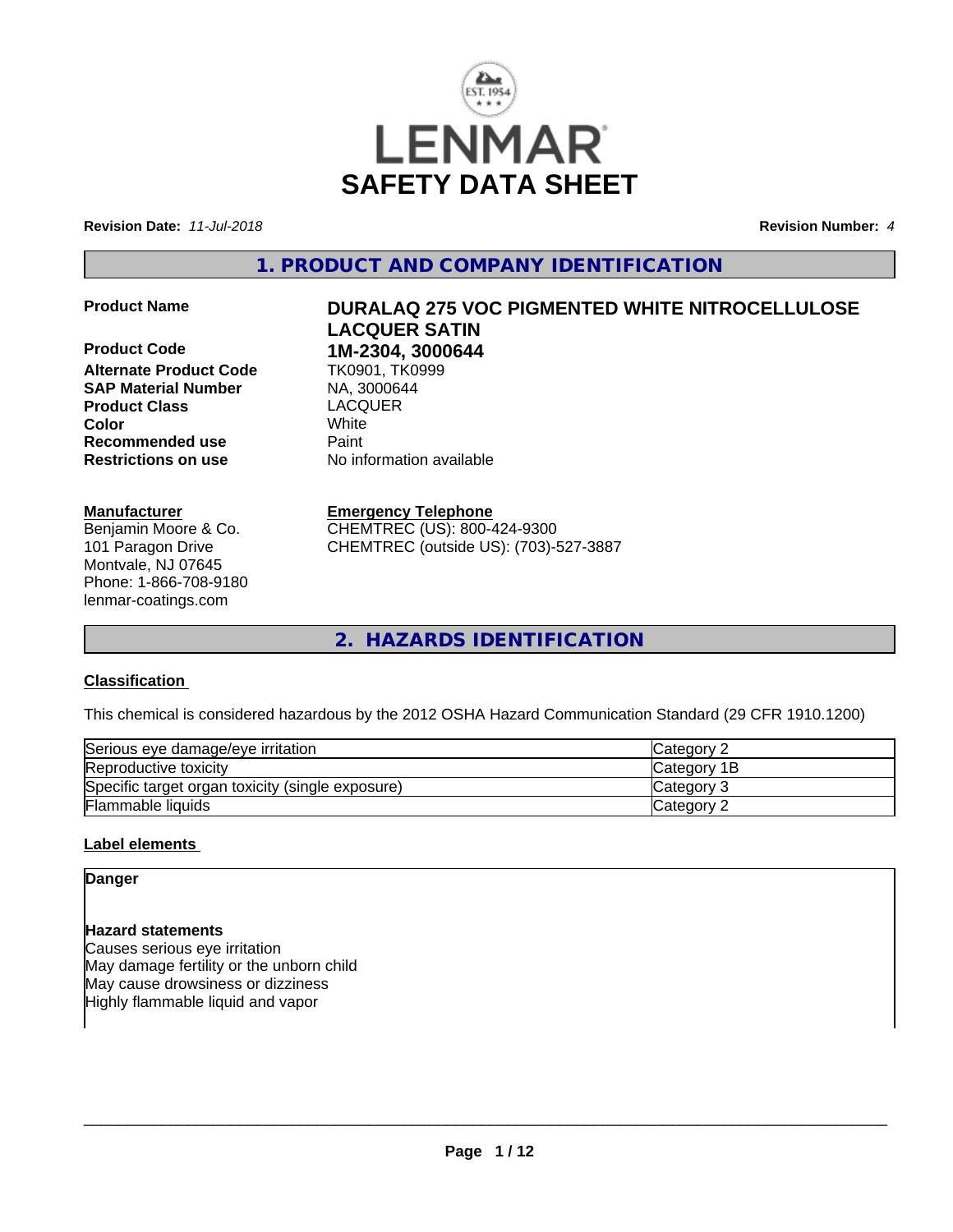

**Appearance** liquid

**Odor** little or no odor

# **Precautionary Statements - Prevention**

Obtain special instructions before use Do not handle until all safety precautions have been read and understood Use personal protective equipment as required Wash face, hands and any exposed skin thoroughly after handling Wear eye/face protection Avoid breathing dust/fume/gas/mist/vapors/spray Use only outdoors or in a well-ventilated area Keep away from heat, hot surfaces, sparks, open flames and other ignition sources. No smoking Keep container tightly closed Ground/bond container and receiving equipment Use explosion-proof electrical/ventilating/lighting/equipment Use only non-sparking tools Take precautionary measures against static discharge Keep cool

# **Precautionary Statements - Response**

IF exposed or concerned: Get medical advice/attention **Eyes**

IF IN EYES: Rinse cautiously with water for several minutes. Remove contact lenses, if present and easy to do. Continue rinsing

If eye irritation persists: Get medical advice/attention

# **Skin**

IF ON SKIN (or hair): Remove/Take off immediately all contaminated clothing. Rinse skin with water/shower **Inhalation**

IF INHALED: Remove victim to fresh air and keep at rest in a position comfortable for breathing

**Fire**

In case of fire: Use CO2, dry chemical, or foam for extinction

# **Precautionary Statements - Storage**

Store locked up Store in a well-ventilated place. Keep container tightly closed

# **Precautionary Statements - Disposal**

Dispose of contents/container to an approved waste disposal plant

# **Hazards not otherwise classified (HNOC)**

Not applicable

# **Other information**

No information available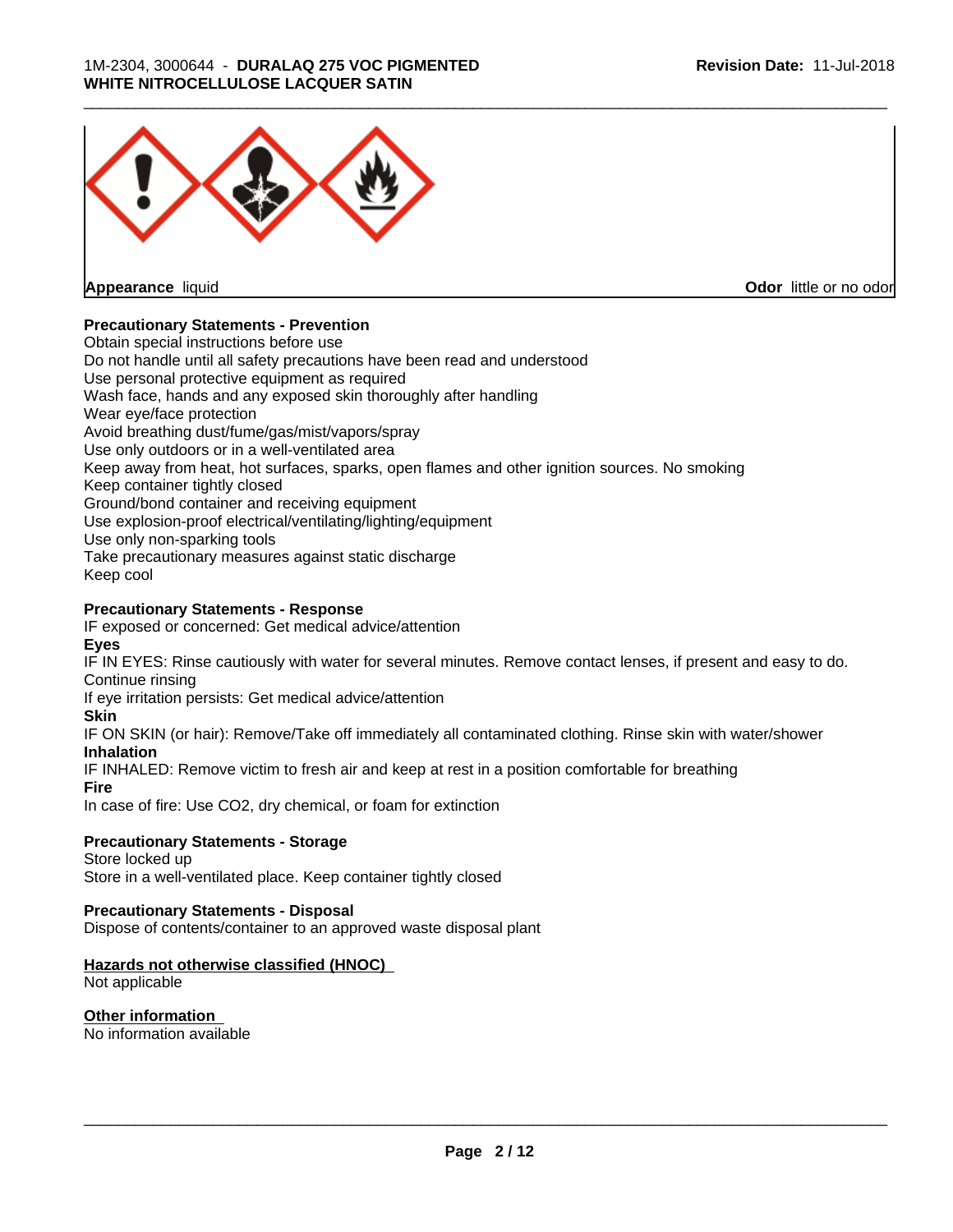# **3. COMPOSITION INFORMATION ON COMPONENTS**

\_\_\_\_\_\_\_\_\_\_\_\_\_\_\_\_\_\_\_\_\_\_\_\_\_\_\_\_\_\_\_\_\_\_\_\_\_\_\_\_\_\_\_\_\_\_\_\_\_\_\_\_\_\_\_\_\_\_\_\_\_\_\_\_\_\_\_\_\_\_\_\_\_\_\_\_\_\_\_\_\_\_\_\_\_\_\_\_\_\_\_\_\_

| <b>Chemical name</b>     | <b>CAS No.</b> | Weight-% |
|--------------------------|----------------|----------|
| Acetone                  | 67-64-1        | 55       |
| Titanium dioxide         | 13463-67-7     | 15       |
| cellulose, nitrate       | 9004-70-0      |          |
| Butyl benzyl phthalate   | 85-68-7        |          |
| 4-Chlorobenzotrifluoride | 98-56-6        |          |
| n-Butyl acetate          | 123-86-4       |          |
| 2,6-Dimethyl-4-Heptanone | 108-83-8       |          |
| Isopropyl alcohol        | 67-63-0        |          |
| Silica, amorphous        | 7631-86-9      |          |
| 2-Heptanone              | 110-43-0       |          |

# **4. FIRST AID MEASURES**

## **Description of first aid measures**

| <b>General Advice</b>                            | If symptoms persist, call a physician. Show this safety data sheet to the doctor in<br>attendance.                                                                                               |
|--------------------------------------------------|--------------------------------------------------------------------------------------------------------------------------------------------------------------------------------------------------|
| <b>Eye Contact</b>                               | Immediately flush with plenty of water. After initial flushing, remove any contact<br>lenses and continue flushing for at least 15 minutes. If eye irritation persists,<br>consult a specialist. |
| <b>Skin Contact</b>                              | Wash off immediately with soap and plenty of water removing all contaminated<br>clothes and shoes. If skin irritation persists, call a physician.                                                |
| <b>Inhalation</b>                                | Move to fresh air. If symptoms persist, call a physician.<br>If not breathing, give artificial respiration. Call a physician immediately.                                                        |
| Ingestion                                        | Clean mouth with water and afterwards drink plenty of water. Do not induce<br>vomiting without medical advice. Never give anything by mouth to an unconscious<br>person. Consult a physician.    |
| <b>Protection Of First-Aiders</b>                | Use personal protective equipment.                                                                                                                                                               |
| <b>Most Important</b><br><b>Symptoms/Effects</b> | No information available.                                                                                                                                                                        |
| <b>Notes To Physician</b>                        | Treat symptomatically.                                                                                                                                                                           |

**5. FIRE-FIGHTING MEASURES**

| <b>Flammable Properties</b>                     | Vapors may travel considerable distance to a source of<br>ignition and flash back. Vapors may cause flash fire.                          |
|-------------------------------------------------|------------------------------------------------------------------------------------------------------------------------------------------|
| <b>Suitable Extinguishing Media</b>             | Foam, dry powder or water. Use extinguishing measures<br>that are appropriate to local circumstances and the<br>surrounding environment. |
| <b>Protective Equipment And Precautions For</b> | As in any fire, wear self-contained breathing apparatus                                                                                  |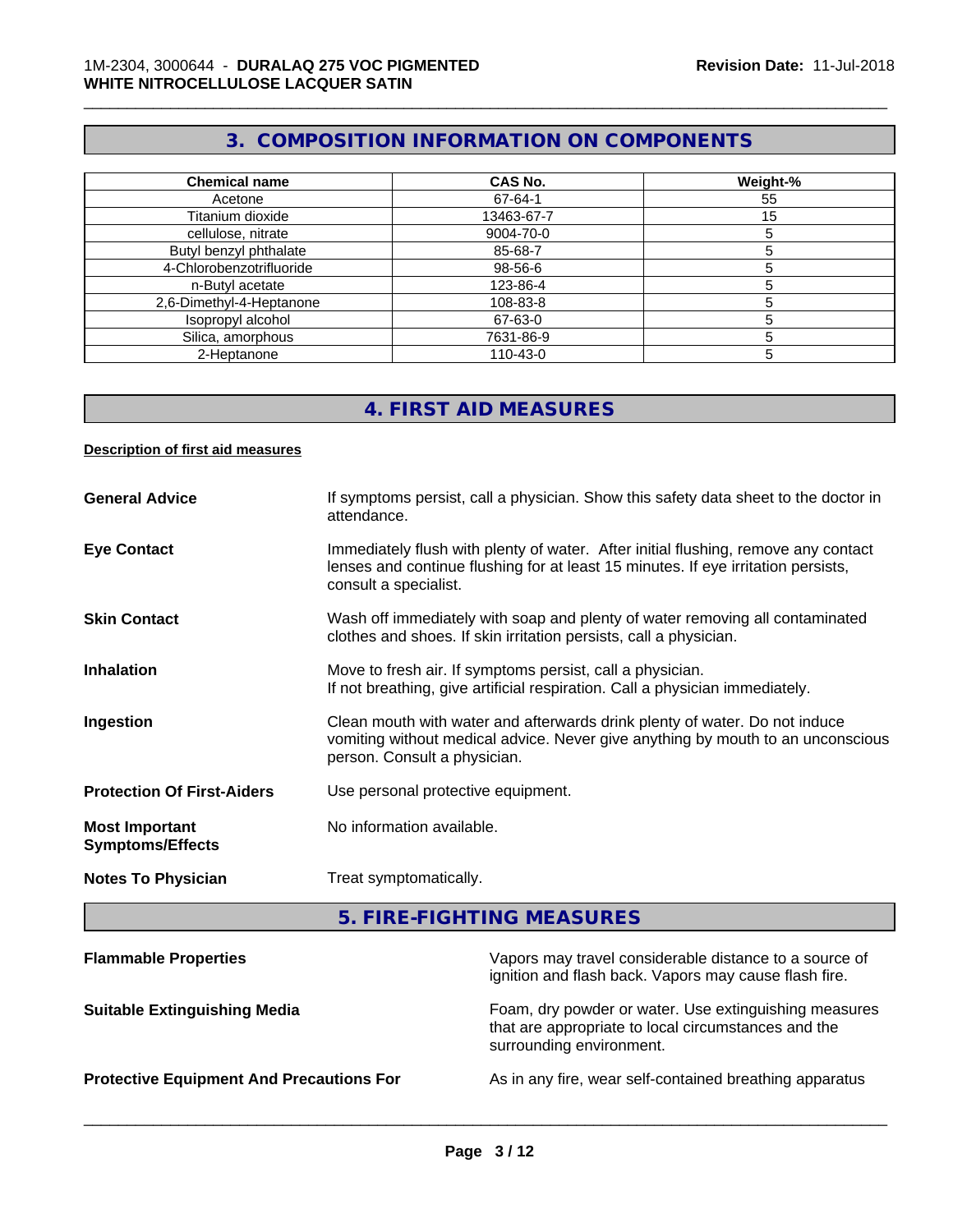| <b>Firefighters</b>                                                              | pressure-demand, MSHA/NIOSH (approved or equivalent)<br>and full protective gear.                                                                                                                                                                                                              |
|----------------------------------------------------------------------------------|------------------------------------------------------------------------------------------------------------------------------------------------------------------------------------------------------------------------------------------------------------------------------------------------|
| <b>Hazardous combustion products</b>                                             | Burning may result in carbon dioxide, carbon monoxide<br>and other combustion products of varying composition<br>which may be toxic and/or irritating.                                                                                                                                         |
| <b>Specific Hazards Arising From The Chemical</b>                                | Flammable. Flash back possible over considerable<br>distance. Keep product and empty container away from<br>heat and sources of ignition. Closed containers may<br>rupture if exposed to fire or extreme heat. Thermal<br>decomposition can lead to release of irritating gases and<br>vapors. |
| <b>Sensitivity To Mechanical Impact</b>                                          | No                                                                                                                                                                                                                                                                                             |
| <b>Sensitivity To Static Discharge</b>                                           | Yes                                                                                                                                                                                                                                                                                            |
| <b>Flash Point Data</b><br>Flash Point (°F)<br>Flash Point (°C)<br><b>Method</b> | $-17$<br><b>PMCC</b>                                                                                                                                                                                                                                                                           |
| <b>Flammability Limits In Air</b>                                                |                                                                                                                                                                                                                                                                                                |
| Lower flammability limit:<br><b>Upper flammability limit:</b>                    | Not available<br>Not available                                                                                                                                                                                                                                                                 |
| Health: 1<br><b>NFPA</b>                                                         | <b>Flammability: 3</b><br><b>Instability: 0</b><br><b>Special: Not Applicable</b>                                                                                                                                                                                                              |
| NEDA Logond                                                                      |                                                                                                                                                                                                                                                                                                |

- **NFPA Legend** 0 - Not Hazardous
- 1 Slightly
- 2 Moderate
- 3 High
- 4 Severe

*The ratings assigned are only suggested ratings, the contractor/employer has ultimate responsibilities for NFPA ratings where this system is used.*

*Additional information regarding the NFPA rating system is available from the National Fire Protection Agency (NFPA) at www.nfpa.org.*

# **6. ACCIDENTAL RELEASE MEASURES**

| <b>Personal Precautions</b>      | Remove all sources of ignition. Take precautions to prevent flashback. Ground<br>and bond all containers and handling equipment. Take precautionary measures<br>against static discharges. Ensure adequate ventilation. Avoid contact with skin,<br>eyes and clothing. Use personal protective equipment.  |
|----------------------------------|------------------------------------------------------------------------------------------------------------------------------------------------------------------------------------------------------------------------------------------------------------------------------------------------------------|
| <b>Other Information</b>         | Prevent further leakage or spillage if safe to do so. Do not allow material to<br>contaminate ground water system. Prevent product from entering drains. Do not<br>flush into surface water or sanitary sewer system. Local authorities should be<br>advised if significant spillages cannot be contained. |
| <b>Environmental precautions</b> | See Section 12 for additional Ecological Information.                                                                                                                                                                                                                                                      |
|                                  |                                                                                                                                                                                                                                                                                                            |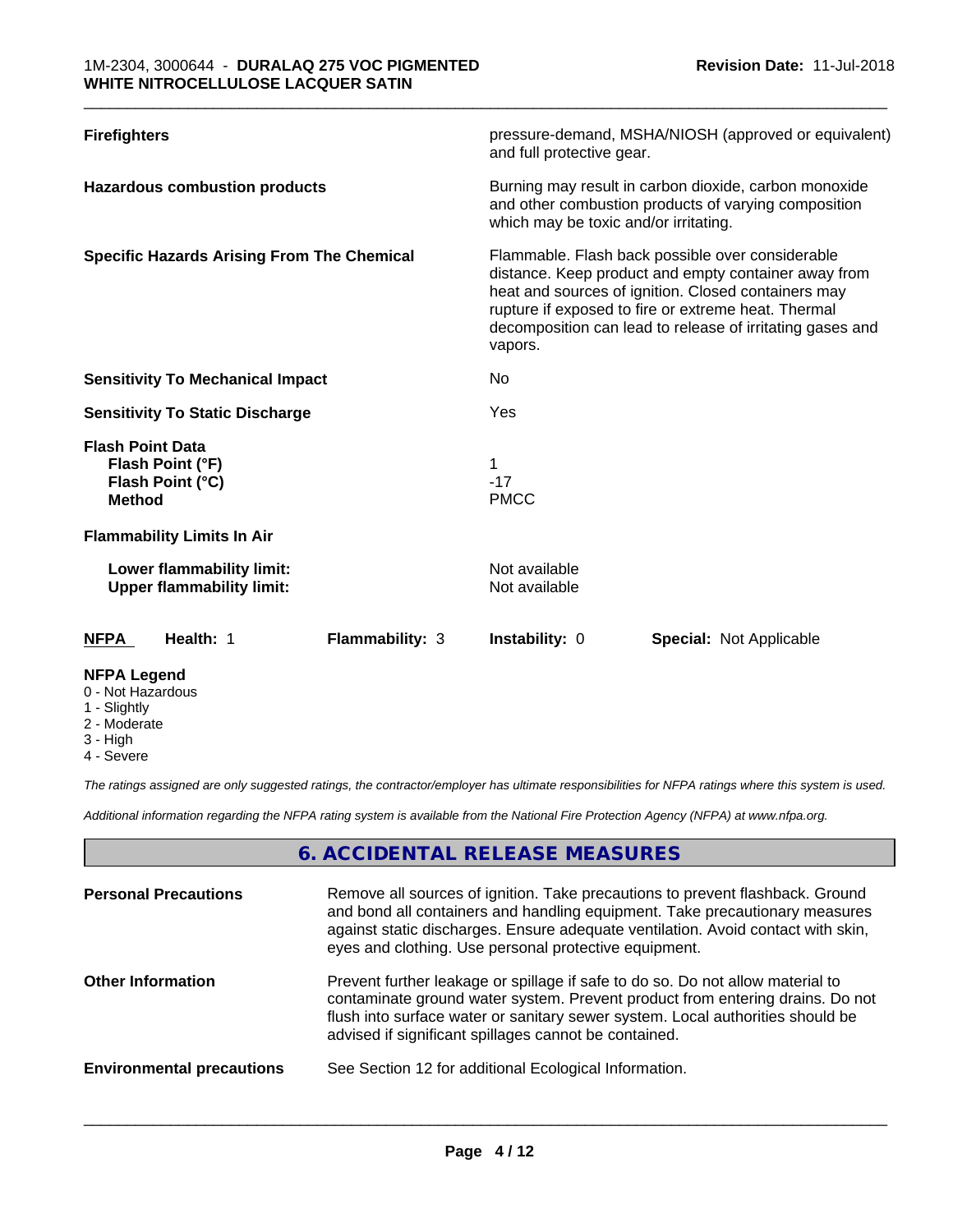| <b>Methods for Cleaning Up</b> | Dam up. Soak up with inert absorbent material. Use a non-sparking or explosion<br>proof means to transfer material to a sealed, appropriate container for disposal.<br>Clean contaminated surface thoroughly.                                                                                                                                                                                                                                  |
|--------------------------------|------------------------------------------------------------------------------------------------------------------------------------------------------------------------------------------------------------------------------------------------------------------------------------------------------------------------------------------------------------------------------------------------------------------------------------------------|
|                                | 7. HANDLING AND STORAGE                                                                                                                                                                                                                                                                                                                                                                                                                        |
| <b>Handling</b>                | Avoid contact with skin, eyes and clothing. Wear personal protective equipment.<br>Do not breathe vapors or spray mist. Use only in ventilated areas. Prevent vapor<br>build-up by providing adequate ventilation during and after use.                                                                                                                                                                                                        |
|                                | Take precautionary measures against static discharges. To avoid ignition of<br>vapors by static electricity discharge, all metal parts of the equipment must be<br>grounded. Keep away from heat, sparks and flame. Do not smoke. Extinguish all<br>flames and pilot lights, and turn off stoves, heaters, electric motors and other<br>sources of ignition during use and until all vapors are gone. Ignition and/or flash<br>back may occur. |
| <b>Storage</b>                 | Keep containers tightly closed in a dry, cool and well-ventilated place. Keep away<br>from heat. Keep away from open flames, hot surfaces and sources of ignition.<br>Keep in properly labeled containers. Keep out of the reach of children.                                                                                                                                                                                                  |
| <b>Incompatible Materials</b>  | Incompatible with strong acids and bases and strong oxidizing agents.                                                                                                                                                                                                                                                                                                                                                                          |
|                                | Technical measures/Precautions Ensure adequate ventilation. Use only where airflow will keep vapors from building<br>up in or near the work area in adjoining rooms. Comply with all national, state, and<br>local codes pertaining to the storage, handling, dispensing and disposal of<br>flammable liquids.                                                                                                                                 |
|                                | Dissipate static electricity during transfer by grounding and bonding containers<br>and equipment before transferring material. All equipment should be non-sparking<br>and explosion proof. Use explosion proof electrical equipment for ventilation,<br>lighting and material handling.                                                                                                                                                      |

# **8. EXPOSURE CONTROLS/PERSONAL PROTECTION**

# **Exposure Limits**

| <b>Chemical name</b>     | <b>ACGIH TLV</b>              | <b>OSHA PEL</b>              |
|--------------------------|-------------------------------|------------------------------|
| Acetone                  | 250 ppm - TWA                 | 1000 ppm - TWA               |
|                          | 500 ppm - STEL                | 2400 mg/m <sup>3</sup> - TWA |
| Titanium dioxide         | 10 mg/m $3$ - TWA             | 15 mg/m $3$ - TWA            |
| 4-Chlorobenzotrifluoride | $2.5$ mg/m <sup>3</sup> - TWA | $2.5 \text{ mg/m}^3$ - TWA   |
| n-Butyl acetate          | 150 ppm - TWA                 | $150$ ppm - TWA              |
|                          | 200 ppm - STEL                | 710 mg/m $3$ - TWA           |
| 2,6-Dimethyl-4-Heptanone | 25 ppm - TWA                  | 50 ppm - TWA                 |
|                          |                               | 290 mg/m $3$ - TWA           |
| Isopropyl alcohol        | 200 ppm - TWA                 | 400 ppm - TWA                |
|                          | 400 ppm - STEL                | 980 mg/m <sup>3</sup> - TWA  |
| Silica, amorphous        | N/E                           | 20 mppcf - TWA               |
| 2-Heptanone              | 50 ppm - TWA                  | 100 ppm - TWA                |
|                          |                               | 465 mg/m <sup>3</sup> - TWA  |

**Legend**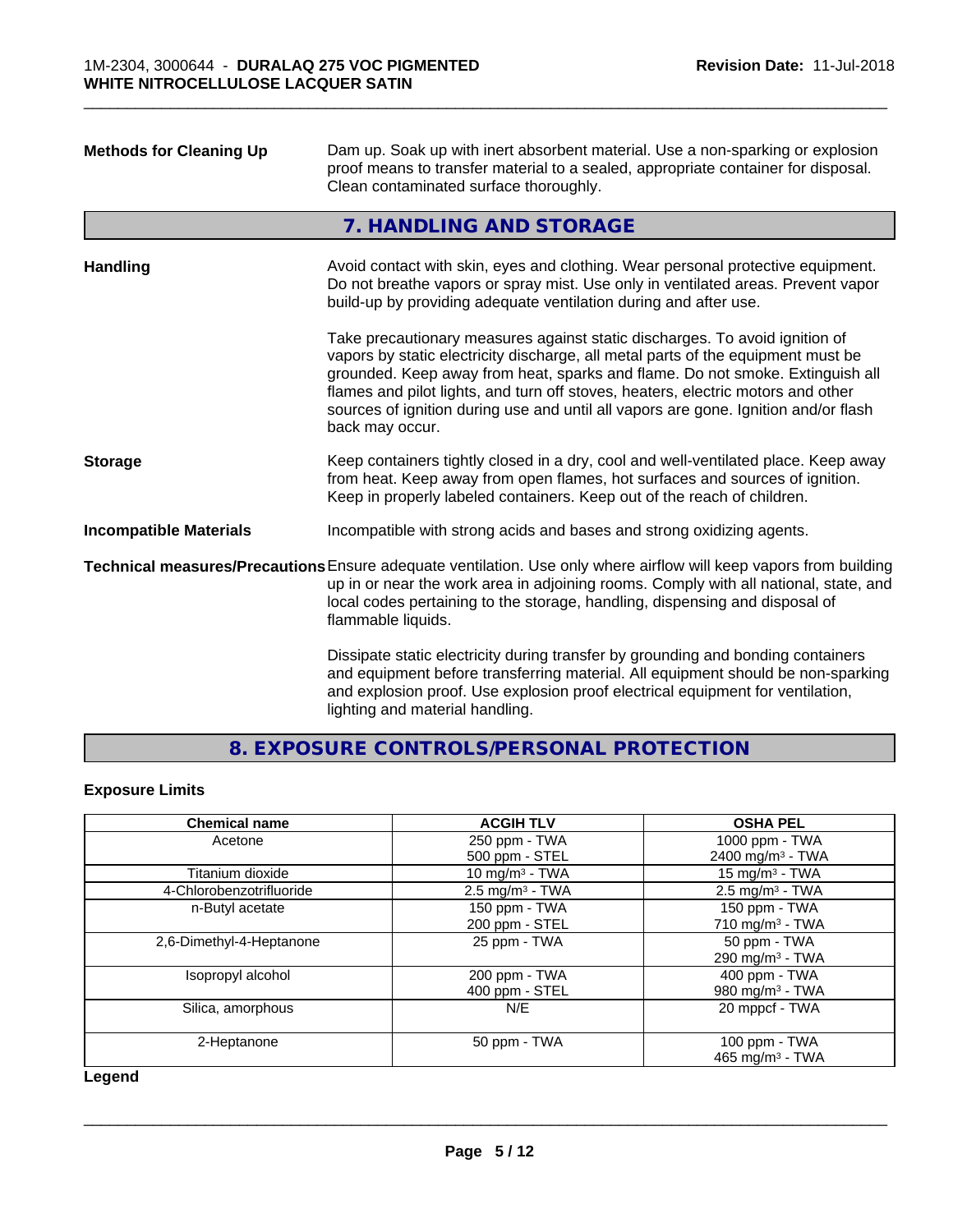ACGIH - American Conference of Governmental Industrial Hygienists Exposure Limits OSHA - Occupational Safety & Health Administration Exposure Limits N/E - Not Established

| <b>Appropriate engineering</b><br>controls |                                                                                                                                                                                                                                                                                                                                                                     |
|--------------------------------------------|---------------------------------------------------------------------------------------------------------------------------------------------------------------------------------------------------------------------------------------------------------------------------------------------------------------------------------------------------------------------|
| <b>Engineering Measures</b>                | Ensure adequate ventilation, especially in confined areas.                                                                                                                                                                                                                                                                                                          |
| <b>Personal Protective Equipment</b>       |                                                                                                                                                                                                                                                                                                                                                                     |
| <b>Eye/Face Protection</b>                 | Safety glasses with side-shields. If splashes are likely to occur, wear:. Tightly<br>fitting safety goggles.                                                                                                                                                                                                                                                        |
| <b>Skin Protection</b>                     | Long sleeved clothing. Protective gloves.                                                                                                                                                                                                                                                                                                                           |
| <b>Respiratory Protection</b>              | Use only with adequate ventilation. In operations where exposure limits are<br>exceeded, use a NIOSH approved respirator that has been selected by a<br>technically qualified person for the specific work conditions. When spraying the<br>product or applying in confined areas, wear a NIOSH approved respirator<br>specified for paint spray or organic vapors. |
| <b>Hygiene Measures</b>                    | Avoid contact with skin, eyes and clothing. Remove and wash contaminated<br>clothing before re-use. Wash thoroughly after handling.                                                                                                                                                                                                                                 |

\_\_\_\_\_\_\_\_\_\_\_\_\_\_\_\_\_\_\_\_\_\_\_\_\_\_\_\_\_\_\_\_\_\_\_\_\_\_\_\_\_\_\_\_\_\_\_\_\_\_\_\_\_\_\_\_\_\_\_\_\_\_\_\_\_\_\_\_\_\_\_\_\_\_\_\_\_\_\_\_\_\_\_\_\_\_\_\_\_\_\_\_\_

# **9. PHYSICAL AND CHEMICAL PROPERTIES**

| Appearance                           | liquid                   |
|--------------------------------------|--------------------------|
| Odor                                 | little or no odor        |
| <b>Odor Threshold</b>                | No information available |
| Density (Ibs/gal)                    | $8.0 - 8.4$              |
| <b>Specific Gravity</b>              | $0.97 - 1.01$            |
| рH                                   | No information available |
| <b>Viscosity (cps)</b>               | No information available |
| Solubility(ies)                      | No information available |
| <b>Water solubility</b>              | No information available |
| <b>Evaporation Rate</b>              | No information available |
| Vapor pressure @20 °C (kPa)          | No information available |
| Vapor density                        | No information available |
| Wt. % Solids                         | $30 - 40$                |
| <b>Vol. % Solids</b>                 | $20 - 30$                |
| Wt. % Volatiles                      | $60 - 70$                |
| Vol. % Volatiles                     | $70 - 80$                |
| <b>VOC Regulatory Limit (g/L)</b>    | < 275                    |
| <b>Boiling Point (°F)</b>            | 132                      |
| <b>Boiling Point (°C)</b>            | 56                       |
| <b>Freezing Point (°F)</b>           | No information available |
| <b>Freezing Point (°C)</b>           | No information available |
| Flash Point (°F)                     | 1                        |
| Flash Point (°C)                     | $-17$                    |
| <b>Method</b>                        | <b>PMCC</b>              |
| <b>Flammability (solid, gas)</b>     | Not applicable           |
| <b>Upper flammability limit:</b>     | No information available |
| Lower flammability limit:            | No information available |
| <b>Autoignition Temperature (°F)</b> | No information available |
| <b>Autoignition Temperature (°C)</b> | No information available |
|                                      |                          |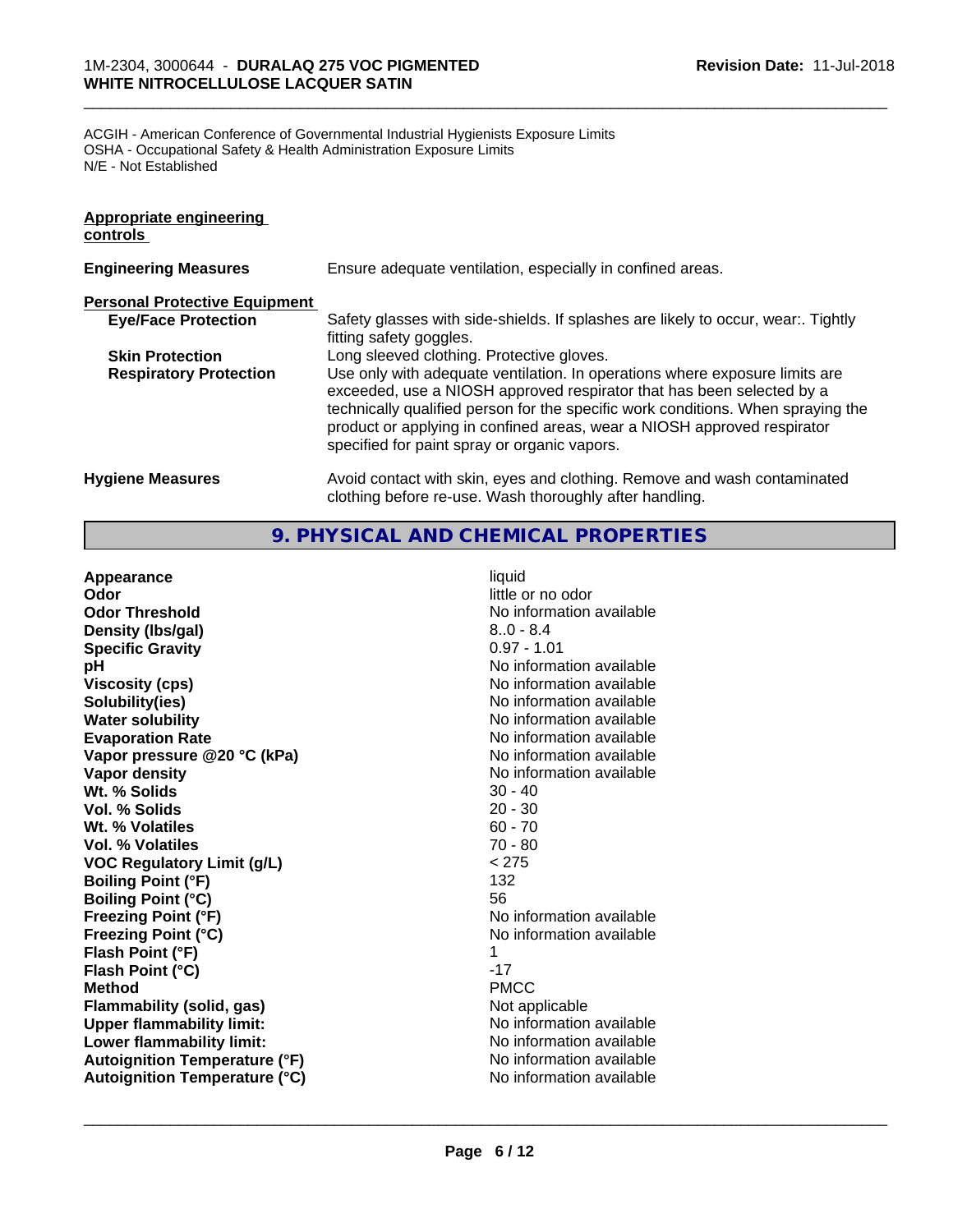**Decomposition Temperature (°F)** No information available **Decomposition Temperature (°C)** No information available **Partition coefficient**No information available

# **10. STABILITY AND REACTIVITY**

| <b>Reactivity</b>                       | No data available                                                                                                         |
|-----------------------------------------|---------------------------------------------------------------------------------------------------------------------------|
| <b>Chemical Stability</b>               | Stable under normal conditions. Hazardous polymerisation<br>does not occur.                                               |
| <b>Conditions to avoid</b>              | Keep away from open flames, hot surfaces, static<br>electricity and sources of ignition. Sparks. Elevated<br>temperature. |
| <b>Incompatible Materials</b>           | Incompatible with strong acids and bases and strong<br>oxidizing agents.                                                  |
| <b>Hazardous Decomposition Products</b> | Thermal decomposition can lead to release of irritating<br>gases and vapors.                                              |
| Possibility of hazardous reactions      | None under normal conditions of use.                                                                                      |

# **11. TOXICOLOGICAL INFORMATION**

| <b>Product Information</b>               |                                                                                                                                                                                                                                                               |
|------------------------------------------|---------------------------------------------------------------------------------------------------------------------------------------------------------------------------------------------------------------------------------------------------------------|
| Information on likely routes of exposure |                                                                                                                                                                                                                                                               |
| <b>Principal Routes of Exposure</b>      | Eye contact, skin contact and inhalation.                                                                                                                                                                                                                     |
| <b>Acute Toxicity</b>                    |                                                                                                                                                                                                                                                               |
| <b>Product Information</b>               | Repeated or prolonged exposure to organic solvents may lead to permanent brain<br>and nervous system damage. Intentional misuse by deliberately concentrating and<br>inhaling vapors may be harmful or fatal.                                                 |
|                                          | Symptoms related to the physical, chemical and toxicological characteristics                                                                                                                                                                                  |
| <b>Symptoms</b>                          | No information available                                                                                                                                                                                                                                      |
|                                          | Delayed and immediate effects as well as chronic effects from short and long-term exposure                                                                                                                                                                    |
| Eye contact<br><b>Skin contact</b>       | Causes serious eye irritation. May cause redness, itching, and pain.<br>May cause skin irritation and/or dermatitis. Prolonged skin contact may defat the<br>skin and produce dermatitis.                                                                     |
| Ingestion                                | Harmful if swallowed. Ingestion may cause irritation to mucous membranes. Small<br>amounts of this product aspirated into the respiratory system during ingestion or<br>vomiting may cause mild to severe pulmonary injury, possibly progressing to<br>death. |
| <b>Inhalation</b>                        | Harmful by inhalation. High vapor / aerosol concentrations are irritating to the<br>eyes, nose, throat and lungs and may cause headaches, dizziness, drowsiness,<br>unconsciousness, and other central nervous system effects.                                |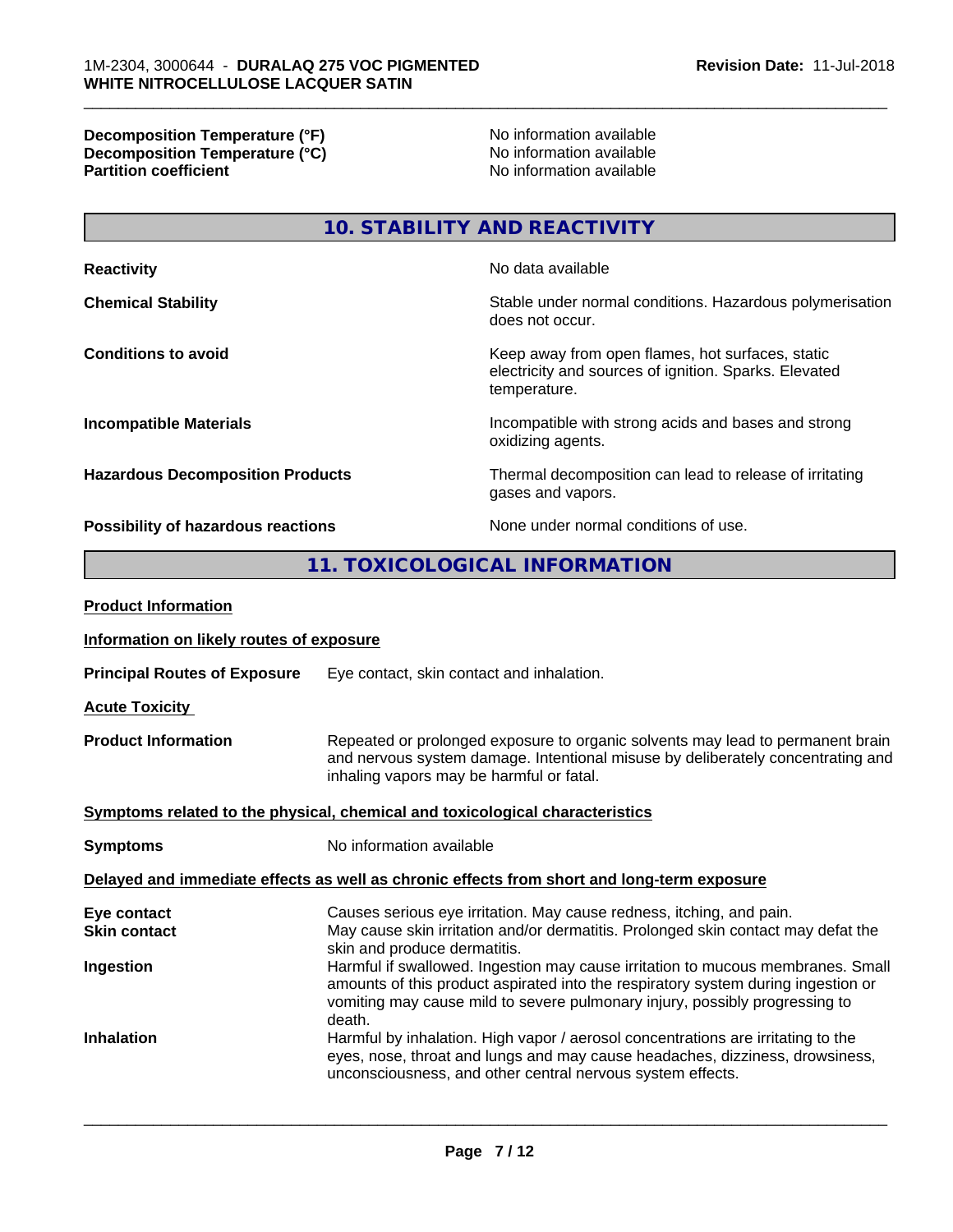| <b>Sensitization</b><br><b>Neurological Effects</b> | No information available<br>No information available.                                                                                                                                                                            |
|-----------------------------------------------------|----------------------------------------------------------------------------------------------------------------------------------------------------------------------------------------------------------------------------------|
| <b>Mutagenic Effects</b>                            | No information available.                                                                                                                                                                                                        |
| <b>Reproductive Effects</b>                         | May damage fertility or the unborn child.                                                                                                                                                                                        |
| <b>Developmental Effects</b>                        | No information available.                                                                                                                                                                                                        |
| <b>Target organ effects</b>                         | No information available.                                                                                                                                                                                                        |
| <b>STOT - repeated exposure</b>                     | Causes damage to organs through prolonged or repeated exposure if inhaled.                                                                                                                                                       |
|                                                     | May cause disorder and damage to the. liver. kidney. spleen. blood.                                                                                                                                                              |
| <b>STOT - single exposure</b>                       | May cause disorder and damage to the. Respiratory system. Central nervous<br>system.                                                                                                                                             |
| Other adverse effects                               | No information available.                                                                                                                                                                                                        |
| <b>Aspiration Hazard</b>                            | May be harmful if swallowed and enters airways. Small amounts of this product<br>aspirated into the respiratory system during ingestion or vomiting may cause mild<br>to severe pulmonary injury, possibly progressing to death. |

# **Numerical measures of toxicity**

**The following values are calculated based on chapter 3.1 of the GHS document**

| <b>ATEmix (oral)</b>                 | 6708 mg/kg |
|--------------------------------------|------------|
| <b>ATEmix (dermal)</b>               | 4877 ma/ka |
| <b>ATEmix (inhalation-dust/mist)</b> | 98.8 ma/L  |
| <b>ATEmix (inhalation-vapor)</b>     | 452 ma/L   |

#### **Acute Toxicity Component Information**

Acetone LD50 Oral: 5800 mg/kg (Rat) Titanium dioxide LD50 Oral: > 10000 mg/kg (Rat) 4-Chlorobenzotrifluoride LD50 Oral: (Rat) mg/kg LD50 Dermal: mg/kg (Rabbit) LC50 Inhalation (Vapor): mg/L (Rat, 4 hr.) n-Butyl acetate LD50 Oral: 10768 mg/kg (Rat) LD50 Dermal: > 17600 mg/kg (Rabbit) LC50 Inhalation (Vapor): ppm (Rat, 4 hr.) Sensitization non-sensitizing (guinea pig) 2,6-Dimethyl-4-Heptanone LD50 Oral: mg/kg (Rat) LD50 Dermal: mg/kg (Rabbit) Isopropyl alcohol LD50 Oral: mg/kg (Rat) LD50 Dermal: mg/kg (Rabbit) LC50 Inhalation (Vapor): ppm (Rat) Silica, amorphous LD50 Oral: > 5000 mg/kg (Rat) LD50 Dermal: 2,000 mg/kg (Rabbit) LC50 Inhalation (Dust): > 2 mg/L 2-Heptanone \_\_\_\_\_\_\_\_\_\_\_\_\_\_\_\_\_\_\_\_\_\_\_\_\_\_\_\_\_\_\_\_\_\_\_\_\_\_\_\_\_\_\_\_\_\_\_\_\_\_\_\_\_\_\_\_\_\_\_\_\_\_\_\_\_\_\_\_\_\_\_\_\_\_\_\_\_\_\_\_\_\_\_\_\_\_\_\_\_\_\_\_\_ LD50 Oral: 1670 mg/kg (Rat)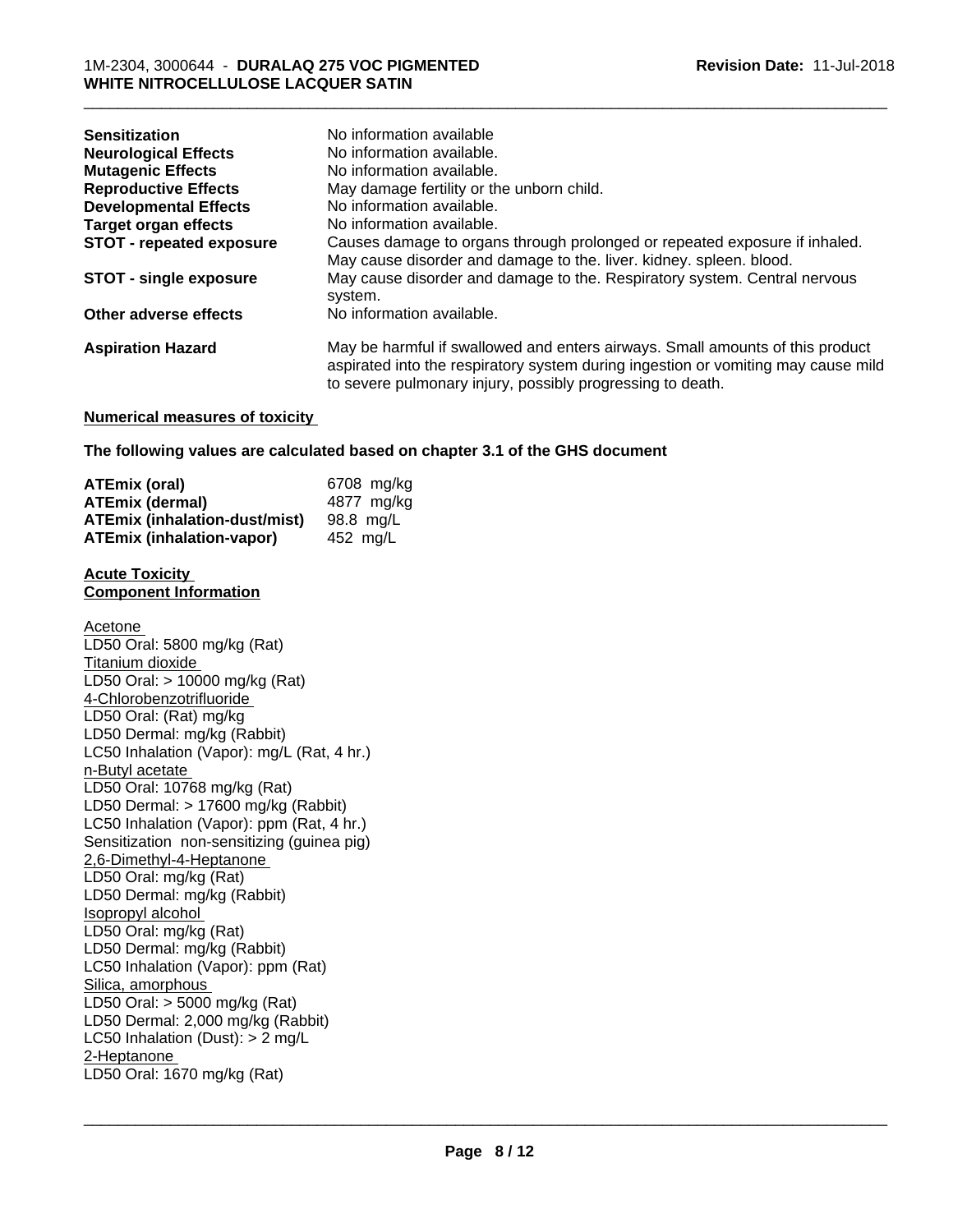### LD50 Dermal: 12600 µL/kg (Rabbit)

# **Carcinogenicity**

*The information below indicateswhether each agency has listed any ingredient as a carcinogen:.*

| <b>Chemical name</b>    | <b>IARC</b>          | <b>NTP</b> | <b>OSHA</b> |
|-------------------------|----------------------|------------|-------------|
|                         | Possible Human<br>2B |            | Listed      |
| ' Titanium J<br>dioxide | Carcinogen           |            |             |

\_\_\_\_\_\_\_\_\_\_\_\_\_\_\_\_\_\_\_\_\_\_\_\_\_\_\_\_\_\_\_\_\_\_\_\_\_\_\_\_\_\_\_\_\_\_\_\_\_\_\_\_\_\_\_\_\_\_\_\_\_\_\_\_\_\_\_\_\_\_\_\_\_\_\_\_\_\_\_\_\_\_\_\_\_\_\_\_\_\_\_\_\_

• Although IARC has classified titanium dioxide as possibly carcinogenic to humans (2B), their summary concludes: "No significant exposure to titanium dioxide is thought to occur during the use of products in which titanium dioxide is bound to other materials, such as paint."

#### **Legend**

IARC - International Agency for Research on Cancer NTP - National Toxicity Program OSHA - Occupational Safety & Health Administration

**12. ECOLOGICAL INFORMATION**

# **Ecotoxicity Effects**

The environmental impact of this product has not been fully investigated.

# **Product Information**

### **Acute Toxicity to Fish**

No information available

### **Acute Toxicity to Aquatic Invertebrates**

No information available

### **Acute Toxicity to Aquatic Plants**

No information available

## **Persistence / Degradability**

No information available.

### **Bioaccumulation**

There is no data for this product.

# **Mobility in Environmental Media**

No information available.

### **Ozone**

Not applicable

# **Component Information**

### **Acute Toxicity to Fish**

Acetone LC50: 8300 (Bluegill - 96 hr.) mg/L Titanium dioxide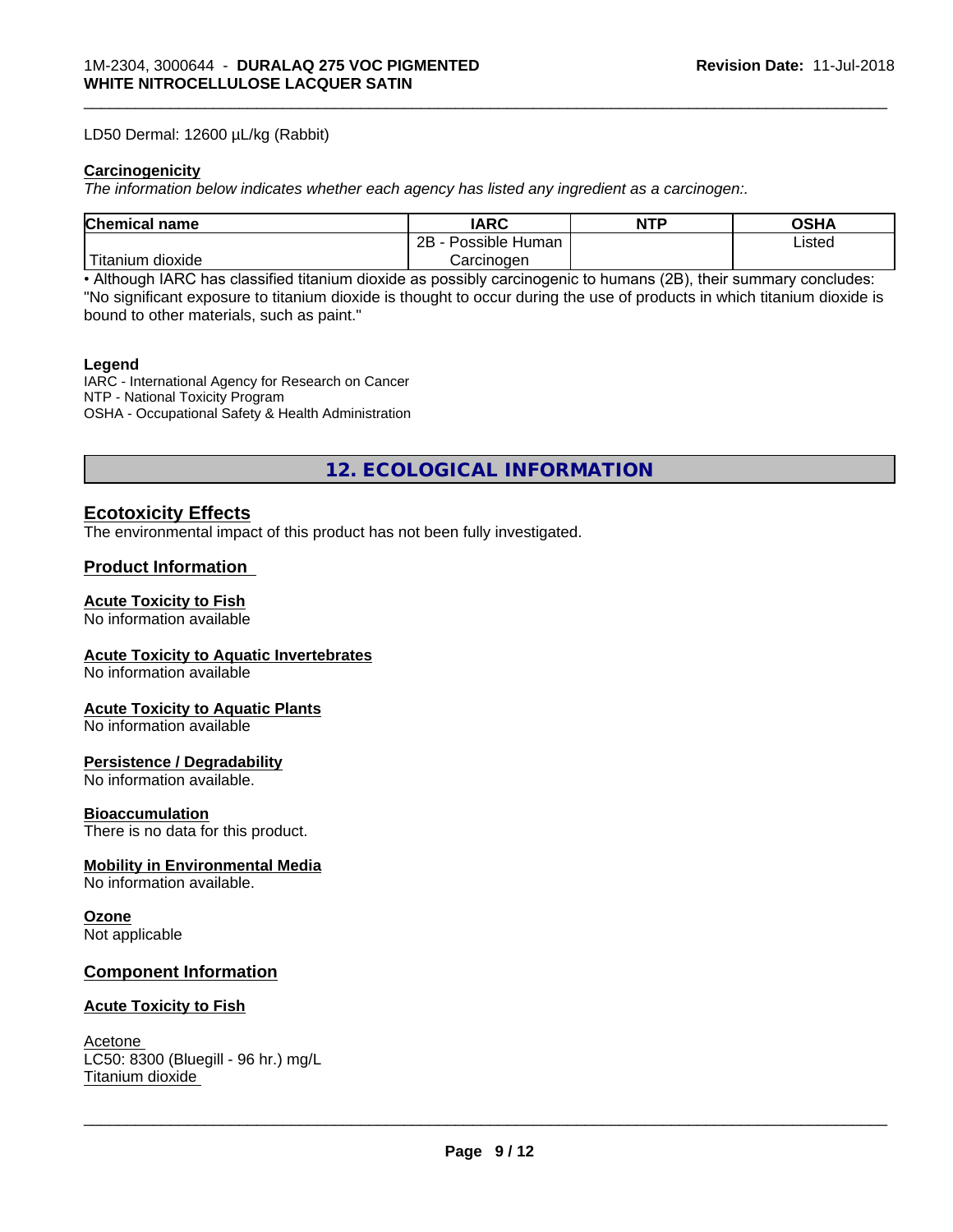$LC50:$  > 1000 mg/L (Fathead Minnow - 96 hr.) n-Butyl acetate LC50: 18 mg/L (Fathead Minnow - 96 hr.)

# **Acute Toxicity to Aquatic Invertebrates**

Acetone EC50: 12600 mg/L (Daphnia magna - 48 hr.) n-Butyl acetate EC50: 72.8 mg/L (Daphnia magna - 48 hr.)

# **Acute Toxicity to Aquatic Plants**

n-Butyl acetate EC50: 674.7 mg/L (Green algae (Scenedesmus subspicatus), 72 hrs.)

|                                    | 13. DISPOSAL CONSIDERATIONS                                                                                                                                                                                               |
|------------------------------------|---------------------------------------------------------------------------------------------------------------------------------------------------------------------------------------------------------------------------|
| <b>Waste Disposal Method</b>       | Dispose of in accordance with federal, state, and local regulations. Local<br>requirements may vary, consult your sanitation department or state-designated<br>environmental protection agency for more disposal options. |
| <b>Empty Container Warning</b>     | Emptied containers may retain product residue. Follow label warnings even after<br>container is emptied. Residual vapors may explode on ignition.                                                                         |
|                                    | <b>14. TRANSPORT INFORMATION</b>                                                                                                                                                                                          |
| <b>DOT</b><br>Dranar Chinning Nama | <b>DAINIT</b>                                                                                                                                                                                                             |

\_\_\_\_\_\_\_\_\_\_\_\_\_\_\_\_\_\_\_\_\_\_\_\_\_\_\_\_\_\_\_\_\_\_\_\_\_\_\_\_\_\_\_\_\_\_\_\_\_\_\_\_\_\_\_\_\_\_\_\_\_\_\_\_\_\_\_\_\_\_\_\_\_\_\_\_\_\_\_\_\_\_\_\_\_\_\_\_\_\_\_\_\_

| <b>Proper Shipping Name</b><br><b>Hazard class</b><br>UN-No.<br><b>Packing Group</b><br><b>Description</b> | <b>PAINT</b><br>3<br>UN1263<br>Ш<br>UN1263, PAINT, 3, II |
|------------------------------------------------------------------------------------------------------------|----------------------------------------------------------|
| ICAO / IATA                                                                                                | Contact the preparer for further information.            |
| IMDG / IMO                                                                                                 | Contact the preparer for further information.            |
|                                                                                                            |                                                          |

**15. REGULATORY INFORMATION**

# **International Inventories**

| <b>TSCA: United States</b> | Yes - All components are listed or exempt. |
|----------------------------|--------------------------------------------|
| <b>DSL: Canada</b>         | Yes - All components are listed or exempt. |

# **Federal Regulations**

| SARA 311/312 hazardous categorization |     |  |
|---------------------------------------|-----|--|
| Acute health hazard                   | Yes |  |
| Chronic Health Hazard                 | No. |  |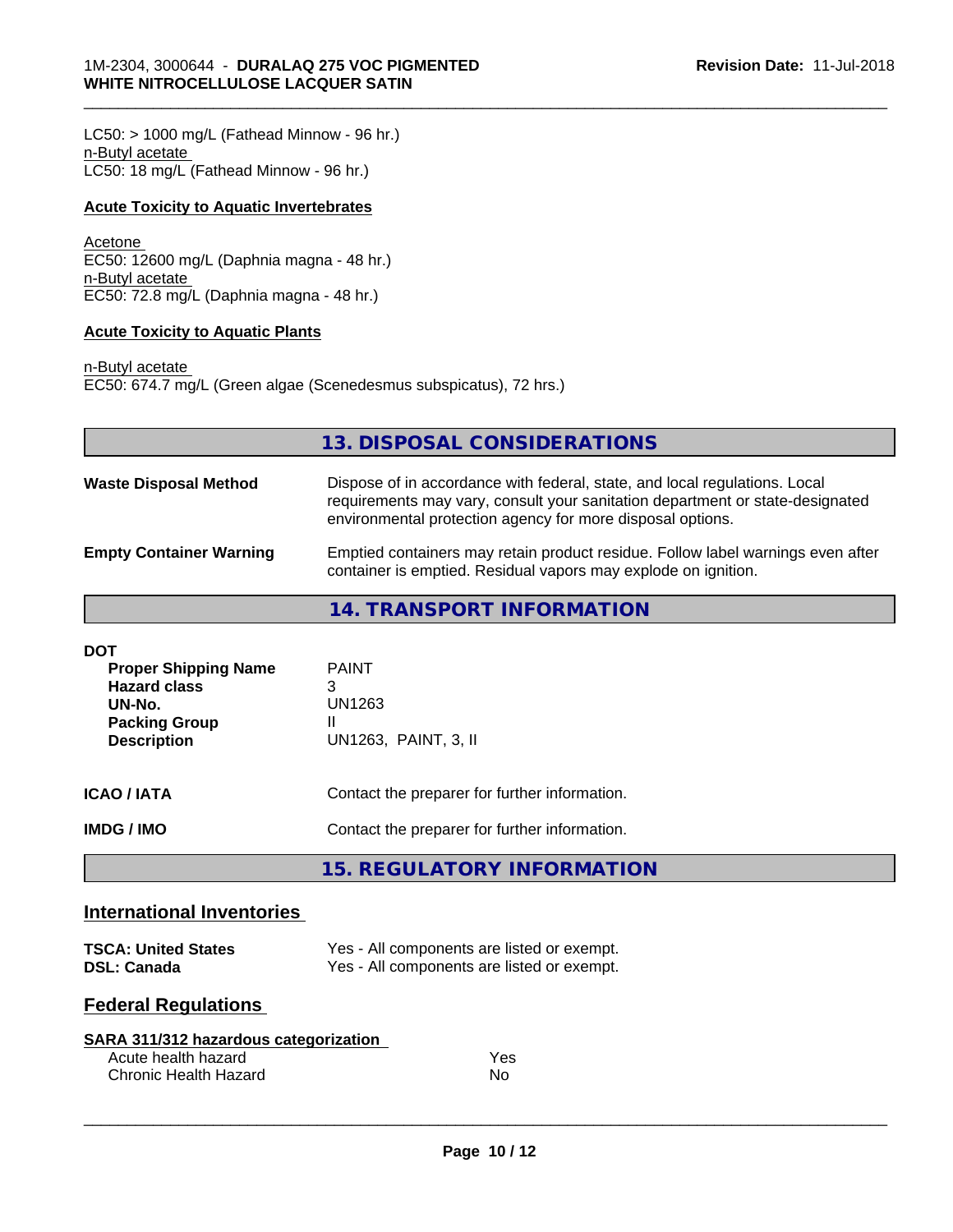| Fire hazard                       | Yes |  |
|-----------------------------------|-----|--|
| Sudden release of pressure hazard | No. |  |
| Reactive Hazard                   | No  |  |

# **SARA 313**

Section 313 of Title III of the Superfund Amendments and Reauthorization Act of 1986 (SARA). This product contains a chemical or chemicals which are subject to the reporting requirements of the Act and Title 40 of the Code of Federal Regulations, Part 372:

| <b>Chemical name</b> | CAS No. | Weight-% | <b>CERCLA/SARA 313</b>     |
|----------------------|---------|----------|----------------------------|
|                      |         |          | (de minimis concentration) |
| Isopropyl alcohol    | 67-63-0 |          |                            |

\_\_\_\_\_\_\_\_\_\_\_\_\_\_\_\_\_\_\_\_\_\_\_\_\_\_\_\_\_\_\_\_\_\_\_\_\_\_\_\_\_\_\_\_\_\_\_\_\_\_\_\_\_\_\_\_\_\_\_\_\_\_\_\_\_\_\_\_\_\_\_\_\_\_\_\_\_\_\_\_\_\_\_\_\_\_\_\_\_\_\_\_\_

**Clean Air Act,Section 112 Hazardous Air Pollutants (HAPs) (see 40 CFR 61)**

This product contains the following HAPs:

*None*

# **US State Regulations**

# **California Proposition 65**

**AVIMARNING:** Cancer and Reproductive Harm– www.P65warnings.ca.gov

#### **State Right-to-Know**

| <b>Chemical name</b>     | <b>Massachusetts</b> | <b>New Jersey</b> | Pennsylvania |
|--------------------------|----------------------|-------------------|--------------|
| Acetone                  |                      |                   |              |
| Titanium dioxide         |                      |                   |              |
| cellulose, nitrate       |                      |                   |              |
| Butyl benzyl phthalate   |                      |                   |              |
| 4-Chlorobenzotrifluoride |                      |                   |              |
| n-Butyl acetate          |                      |                   |              |
| 2,6-Dimethyl-4-Heptanone |                      |                   |              |
| Isopropyl alcohol        |                      |                   |              |
| Silica, amorphous        |                      |                   |              |
| 2-Heptanone              |                      |                   |              |

### **Legend**

X - Listed

# **16. OTHER INFORMATION**

**HMIS** - **Health:** 1 **Flammability:** 3 **Reactivity:** 0 **PPE:** -

 $\overline{\phantom{a}}$  ,  $\overline{\phantom{a}}$  ,  $\overline{\phantom{a}}$  ,  $\overline{\phantom{a}}$  ,  $\overline{\phantom{a}}$  ,  $\overline{\phantom{a}}$  ,  $\overline{\phantom{a}}$  ,  $\overline{\phantom{a}}$  ,  $\overline{\phantom{a}}$  ,  $\overline{\phantom{a}}$  ,  $\overline{\phantom{a}}$  ,  $\overline{\phantom{a}}$  ,  $\overline{\phantom{a}}$  ,  $\overline{\phantom{a}}$  ,  $\overline{\phantom{a}}$  ,  $\overline{\phantom{a}}$ 

#### **HMIS Legend**

- 0 Minimal Hazard
- 1 Slight Hazard
- 2 Moderate Hazard
- 3 Serious Hazard